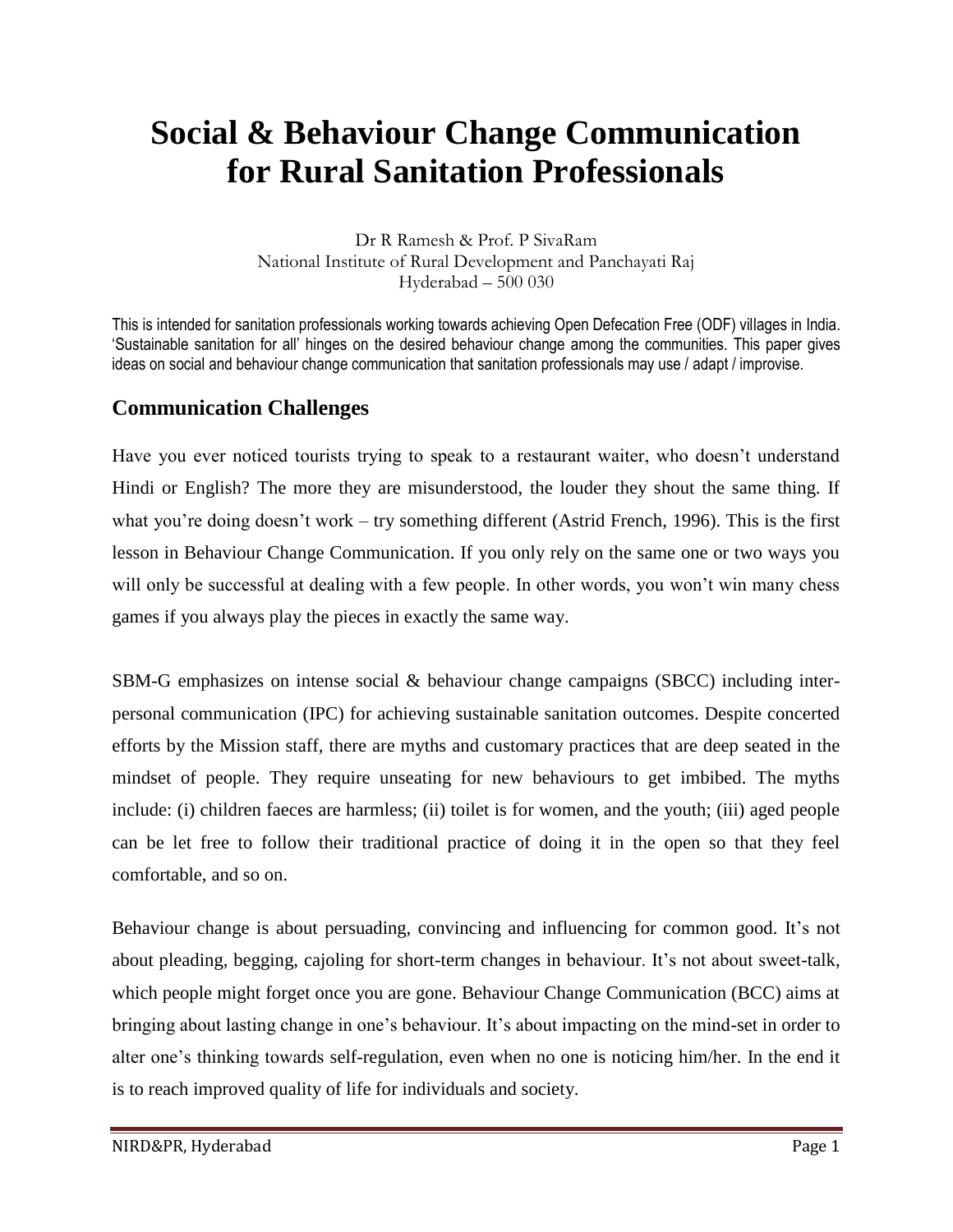## **Influencing Behaviour**

|                | What behaviour influence we try?           | <b>Sanitation Behaviour (For example)</b>                 |  |  |
|----------------|--------------------------------------------|-----------------------------------------------------------|--|--|
| 1              | <i>Accept</i> a new behaviour              | Accept that children and aged people should also use      |  |  |
|                |                                            | toilet, and it is not enough if only women in the         |  |  |
|                |                                            | family use toilet.                                        |  |  |
| $\overline{2}$ | <i>Reject</i> a potentially<br>undesirable | Reject throwing household /kitchen wastes in streets      |  |  |
|                | behaviour                                  | corners.                                                  |  |  |
| 3              | <i>Modify</i> a current behaviour          | Keep the toilets at home clean. Leave the public          |  |  |
|                |                                            | toilets clean for the next user.                          |  |  |
| 4              | undesirable<br>Abandon<br>old<br>an        | <i>Abandon</i> completely defecating on the streets; in   |  |  |
|                | behaviour                                  | railway tracks; and in open fields. Use toilets.          |  |  |
| 5              | Continue a desired behaviour               | <i>Continue</i> to train every child in the family to use |  |  |
|                |                                            | toilets, and demonstrate how to keep clean                |  |  |
| 6              | switch<br>We<br>want<br>people<br>to<br>a  | Switch to hand-washing with soap after using a toilet,    |  |  |
|                | behaviour                                  | and before touching food items.                           |  |  |
|                |                                            | Switch to using an improved sanitary latrines, from       |  |  |
|                |                                            | unimproved ones                                           |  |  |

We typically want to influence target population to do one of the following things:

(From a generic one found in Nancy *R Lee & Philip Kotler, 2012. 'Social Marketing: Influencing Behaviours for Good'*, adapted for sanitation marketing)

#### **One Initiative; Two Perceptions**

Perceptual difference (between the rural people and the change agent) is one of the important reasons, why people resist change. Mental orientation or (one's world view) comes from the content of communication one has been exposed to and the thoughts s/he has entertained. Often, poverty can also affect a person's perception and the way s/he communicates. In the following box (see Box  $-5.1$ ) perceptions of rural people are culled from a study on rural sanitation published in Waterlines Journal (Webster, 2013), and the perceptions of change agents are from the author's own experiences in rural sanitation initiatives.

|                                     | <b>Box - 5.1: Rural Sanitation: One Initiative - Two Perceptions</b> |           |                                                 |  |  |  |
|-------------------------------------|----------------------------------------------------------------------|-----------|-------------------------------------------------|--|--|--|
| <b>Perceptions of Change Agents</b> |                                                                      |           | <b>Perceptions of Rural People</b>              |  |  |  |
|                                     | • Open defecation is the most cited reason                           | $\bullet$ | Time changed our food habits. We eat            |  |  |  |
|                                     | for the ill-health of rural people.                                  |           | foods that are toxic, that's why we are         |  |  |  |
|                                     | Sanitary latrines solve the problem of                               |           | stunted and are getting all these diseases.     |  |  |  |
|                                     | unsafe disposal of human excreta.                                    |           | Toilet is a hilarious idea for the type of      |  |  |  |
|                                     | Faeces are faeces - no matter if they are                            |           | house we live in. I shall construct toilet if I |  |  |  |
|                                     | children's or adults'. All of them are                               |           | ever manage to construct a livable house.       |  |  |  |
|                                     | disease-causing.                                                     |           | Only children and men defecate in the           |  |  |  |
|                                     | Cost-effective toilet designs are there. The                         |           | bushes. We, women use toilets.                  |  |  |  |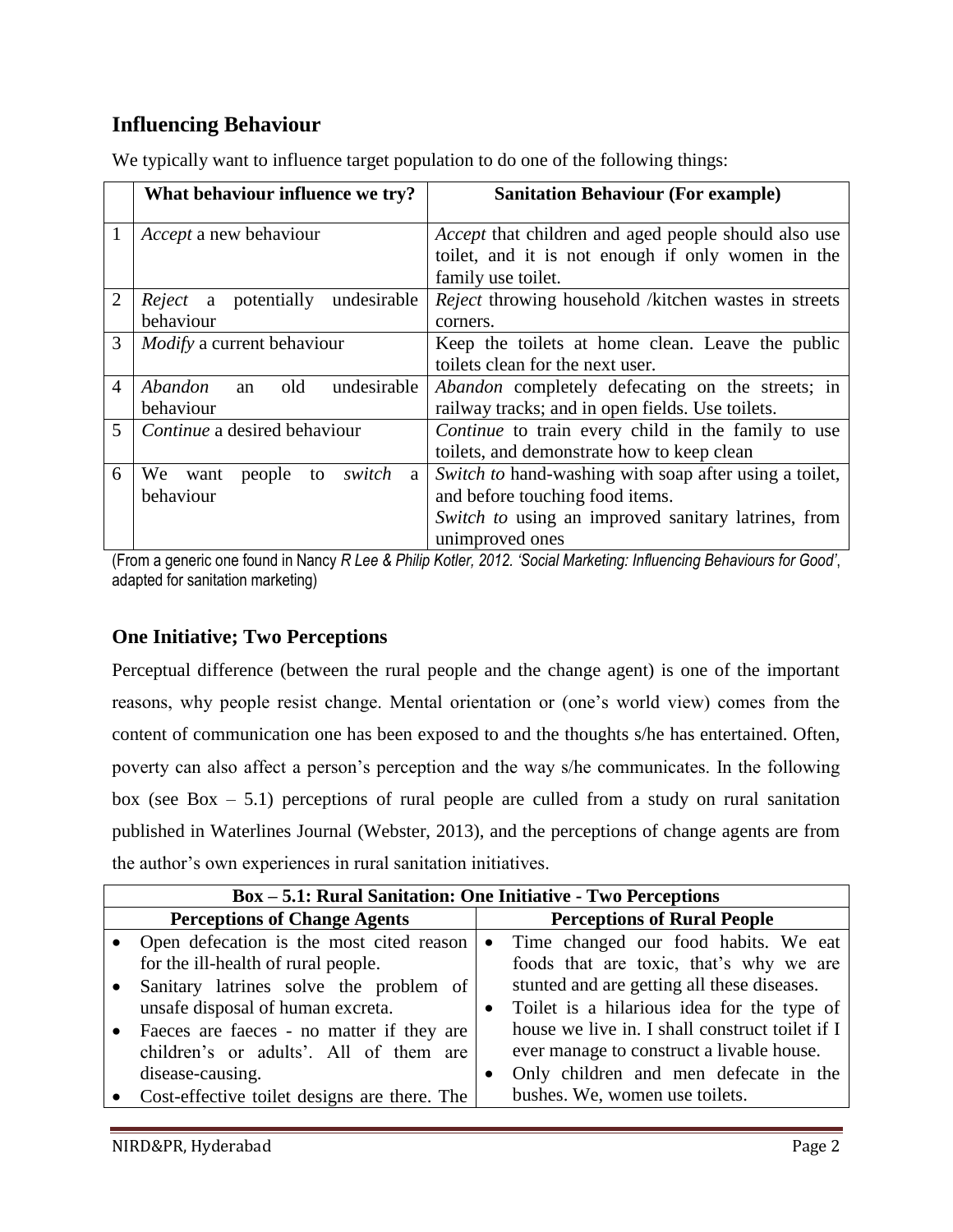| poor can afford.                               | $\bullet$ | The latrines are there but they are not good  |
|------------------------------------------------|-----------|-----------------------------------------------|
| Moreover, there is a subsidy support from      |           | when you enter, the smell engulfs you         |
| the government.                                |           | which might cause diseases.                   |
| Keep the toilets clean. The water seal in the  | $\bullet$ | Having a good toilet may help because I       |
| toilet pan is meant not to let smell get out,  |           | don't want to feel that smell from poor       |
| and to prevent flies from accessing faeces.    |           | toilets that would cause diseases. But good   |
| Using toilet can help save the money, you      |           | toilets are for the rich to construct.        |
| otherwise spend on getting cured of            |           | Flies and mosquitoes are there all over.      |
| diseases.                                      |           | How can we eradicate (or wipe them out)       |
| Children can be trained in using toilets       |           | completely.                                   |
| properly, and to keep clean.                   | $\bullet$ | Allow children and older people to use        |
| Everyone in a house must cultivate the         |           | toilets? Oh! They mess up.                    |
| habit of using toilets. It makes no sense      | $\bullet$ | The children always mess up the latrines. I   |
| some in the family use toilet, some don't.     |           | don't want to use such a toilet; I better go  |
| Isn't Swachh Bharat an excellent dream?        |           | to the bushes where I usually go.             |
| Defecating in the open is no good culture.     |           | I have been like this since my childhood,     |
| It is disease-causing, and it is an indication |           | and everybody does it in the bushes.          |
| of cultural poverty.                           | $\bullet$ | I am not the only one to feel ashamed of or   |
| There are honey-comb brick structures that     |           | feel shy about.                               |
| make the faucal matter decompose, which        | $\bullet$ | Oh, when you have to clean up the septic      |
| can even be touched and used as manure.        |           | tank, it smells the entire village. Who shall |
|                                                |           | clear it; where and how to dispose it.        |

#### **Resistance to Change**

Many communication challenges arise because of differing perceptions. Your perception of things is different from theirs. Your mental orientation is different from theirs. They have been socialized in a different environment - in an environment where defecating in the open is '*usual or customary*'. The challenge is about how to bring about a perceptual alignment.

'Perception checking' is a tool to help us understand others accurately instead of assuming that our first interpretation is correct. Perception checking is a cooperative approach to communication. Sometimes directly understandable, and at times, it is less directly understandable. Building empathy is one way of understanding the other person. (e.g. why toilet is not in his priority? How it feels to live in a leaky house and someone suggests you to have a toilet?)

Another way of understanding this phenomenon is, that there are several 'negative autosuggestions' that are recorded in his subconscious mind (*i.e. I don't need; I have been doing it in the open for years, what's the need to change now? etc.*). We need to 'outweigh and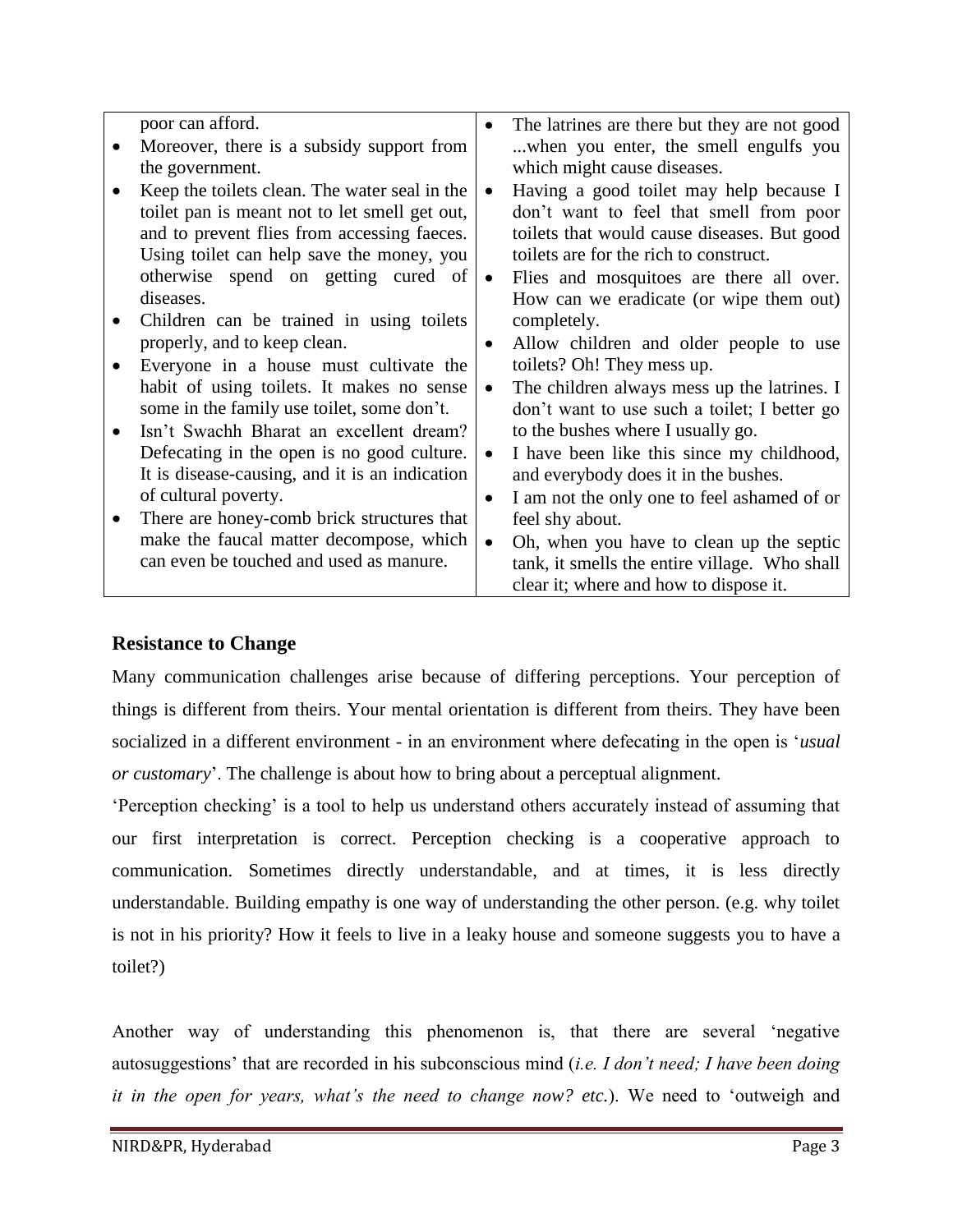overshadow these negative autosuggestions with our reasoning and positive autosuggestions'. S/he must find credibility in your reasoning; and apparentness in your rationale. Your reasons must be sound, believable, convincing, realistic, true to life, deeply reflective and profound.

With your power-packed reasons you can positively influence him to a new way of thinking where s/he internally appreciates sanitation culture. It becomes compelling for him never to slip back, and s/he adopts sanitation as a way of life. Your earthly reasons must call off his subconscious mind from trying to discover new justifications in favour of open defecation. As a health and sanitation worker, do you have such compelling reasons? Or do you just reproduce what you read on the surface of some training manual; or you reproduce in your talk what remains on the surface of your mind from an interesting lecture you heard your senior colleague delivered in a training hall.

## **Breaking the Resistance to Change**

If your reasons are locally-grounded, your message will get grounded. For example, street theatres with locally-grounded contents have proved to be very useful trigger in favour of sanitation action. But generic theatricals or non-specific theatricality as IEC tool do not work. They serve the purpose of short-time entertainment, and people forget once the drama is over. Similarly, mere facts and figures presented as series of lectures or through IEC materials do not work. They fail to connect.

We need to understand personal stories, cultural narratives, and peoples' perceptions; how the brain, mind and language work. We need to apply that knowledge effectively to make truths meaningful and to give truths the power to change the way people understand and perceive matters related to sanitation. Personal stories and cultural narratives help connect and change the way people think.

A third way of influencing one's thinking is, feeding people's mental databank with more positive autosuggestions convincingly. Then you are sure to shine as a successful sanitation professional. This demands doing a lot of homework before you get down to communicating with people. Adequacy of your preparation matters. Are you fully prepared to credibly answer their questions? It matters because if you don't succeed, they shall remain unchanged with the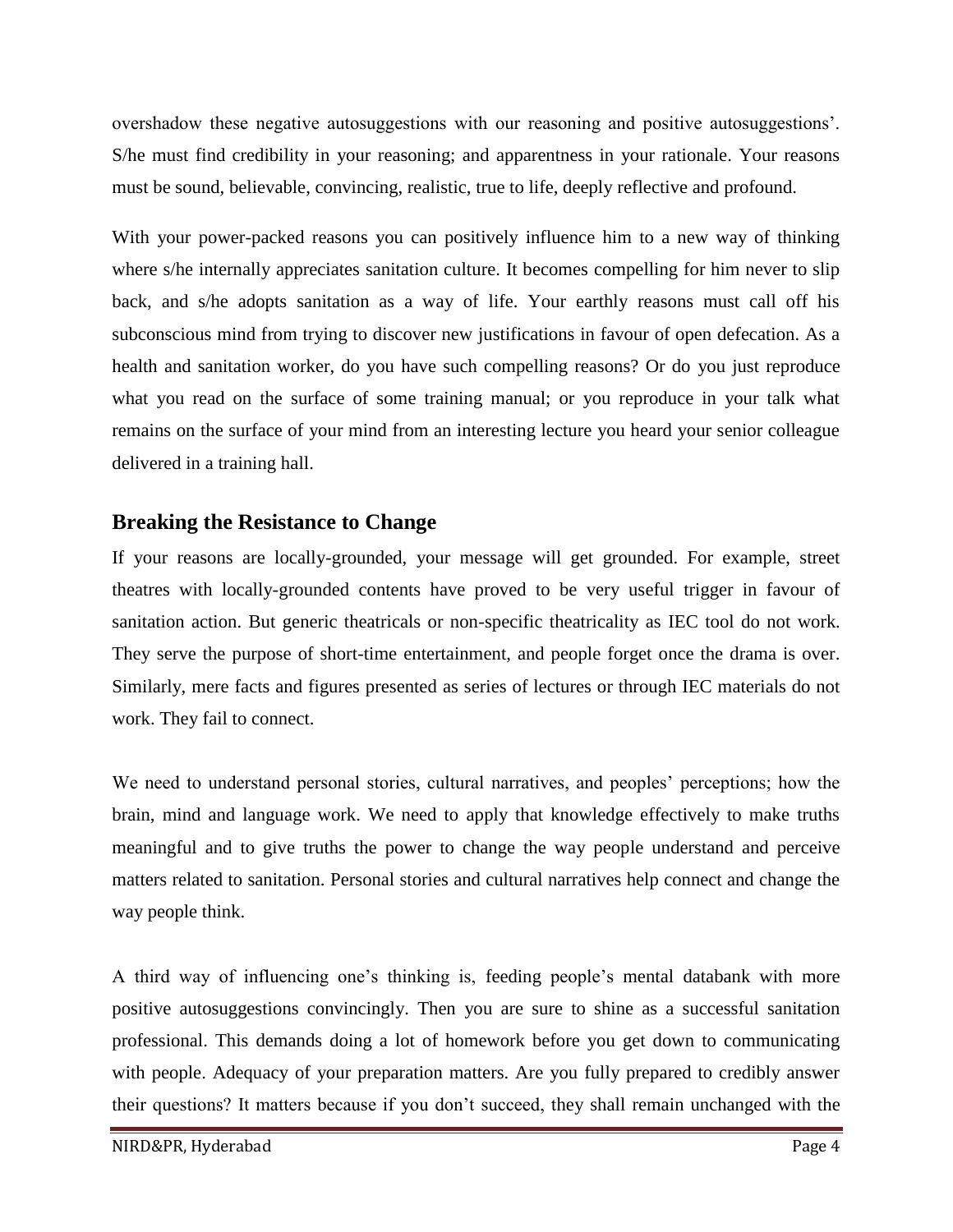negative autosuggestions that flow from their subconscious mind constantly; they shall punch holes at the feeble reasons you put before them. Beware, rural people never ever tell you that they are not convinced with your reasoning. They take your unconvincing answer to reinforce their mental script of whatever negative impressions they already have about government programmes in general.

Understand that until you develop certain degree of trust – and demonstrate that you are different - it's playing see-saw only. Be consistently effective. Self-monitor your communication, and how it is received. Hold your patience to impact on the subconscious mind. In rural development practice, there is no one right way of doing anything. Use your own best judgment at all occasions (Chambers, 1996).

We have slightly touched upon the contours of human behaviour and how we try to understand resistance to a change process. Now, let us see some of the BCC theories, and tools and how they can be useful for the facilitators of Swachh Bharat Mission. Here again we have attempted to present, as lucidly as possible, various theories and tools that can be applied in the context of sanitation promotion. Nevertheless, *instruments as such do not produce excellent music. It depends on whose hands these instruments are.* It is in the competence, inventiveness and commitment of the facilitators that can spell success.

## **Behavioural Change Communication Tools**

## **1.Mental Reframing**

Your brain is a story telling machine. There is a non-stop soundtrack going on in your mind, which is called 'self-talk' or auto-suggestions. It's always telling you a story – even when you are listening to a health educator talk to you about how we suffer from preventable diseases such as typhoid and diarrhea; and how toilet-use can prevent you from falling ill etc. Your mind will tell you either a Positive Story or a Negative Story - always. The self-talk could be like this.

- *This small (200 – 250 gram?) pile is not going to make the entire India dirty.*
- *It doesn't matter. Most people in my village do it in open*
- *But I have been 'doing it in the open' for years,*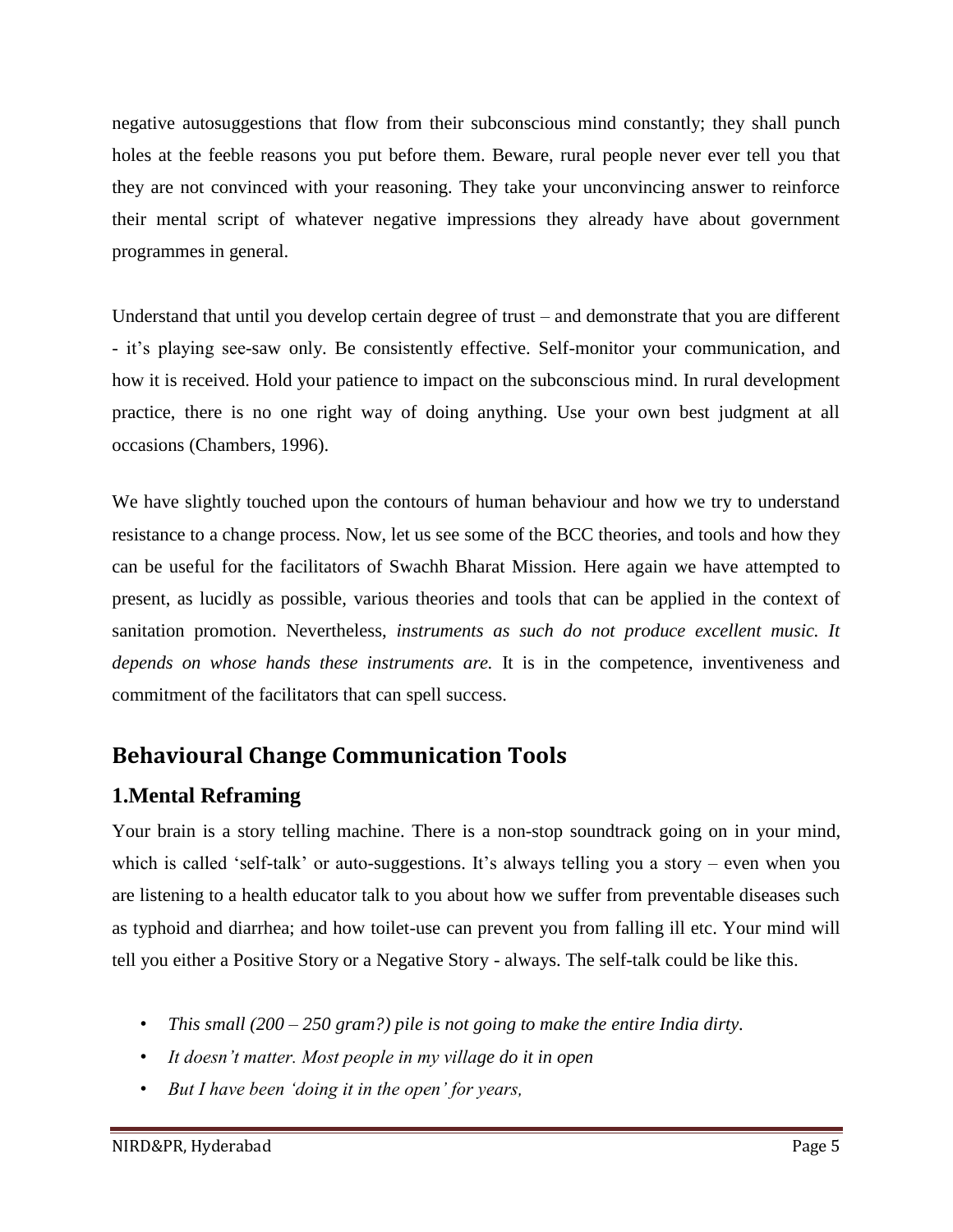- *Most of us don't use toilet, are we all in the hospital, day in and day out, week after week?*
- *Shame… everybody does that.. I'm not the only one doing it. What shame are you talking about?*
- *There's not enough water available to drink, where do I find water for toilet use.*
- *You are right, but I DON'T WANT.*
- *I am habituated to doing it in open. I can't change now at this age. Let our women use your toilet.*
- *'Toilets are for women'… men …??? We don't need them.*

These are often stereotypes – a widely held but fixed and oversimplified image or idea of something such as toilet-use. *What we can try is 'remove the existing frame and reframe with a new one'. Reframing with songs and slogans – is a way to change the self-talk and stereotypes.* Reframing is possible through IPC – Inter-Personal Communication also. In reframing, songs on swachhata, cultural stories, street theatres, and slogans can be used as nudging tools. They slowly pervade, gradually persuade, and unsuspectingly convince. However, it's not as easy as it is said. But, the first thing is to understand what prevents them from appreciating the idea of toilet-use. What is the mental block, after all? Is it poverty? Is it habit? Is it sheer laziness? Then we can plan how to remove the existing frame in a given community. We need to design our communication messages (songs or stories or slogans or cultural stories) to remove that frame, and replace it with a positive mental frame. Besides songs and slogans, IPC can do well in removing mental frames, and creating a new one. IPC is required, where a sanitation motivator has to move 'from being at *social zone* to get at *personal zone*' to be able to strike a chord.

## **2.Pushing from Reflective to Automatic**

- Our thoughts lead to actions. Actions lead to habits and habit formation. And habits form behaviour. Most of our behaviour is habitual. Habits become part of your natural-self or character. This makes you say: '*I feel free, and comfortable only when I defecate in open*'. *This small room is suffocating.*
- Habits are a lot stronger than logic and reasoning. Your mind is so conditioned that you are almost deaf or you are not ready to listen at all. Your reflective mind (conscious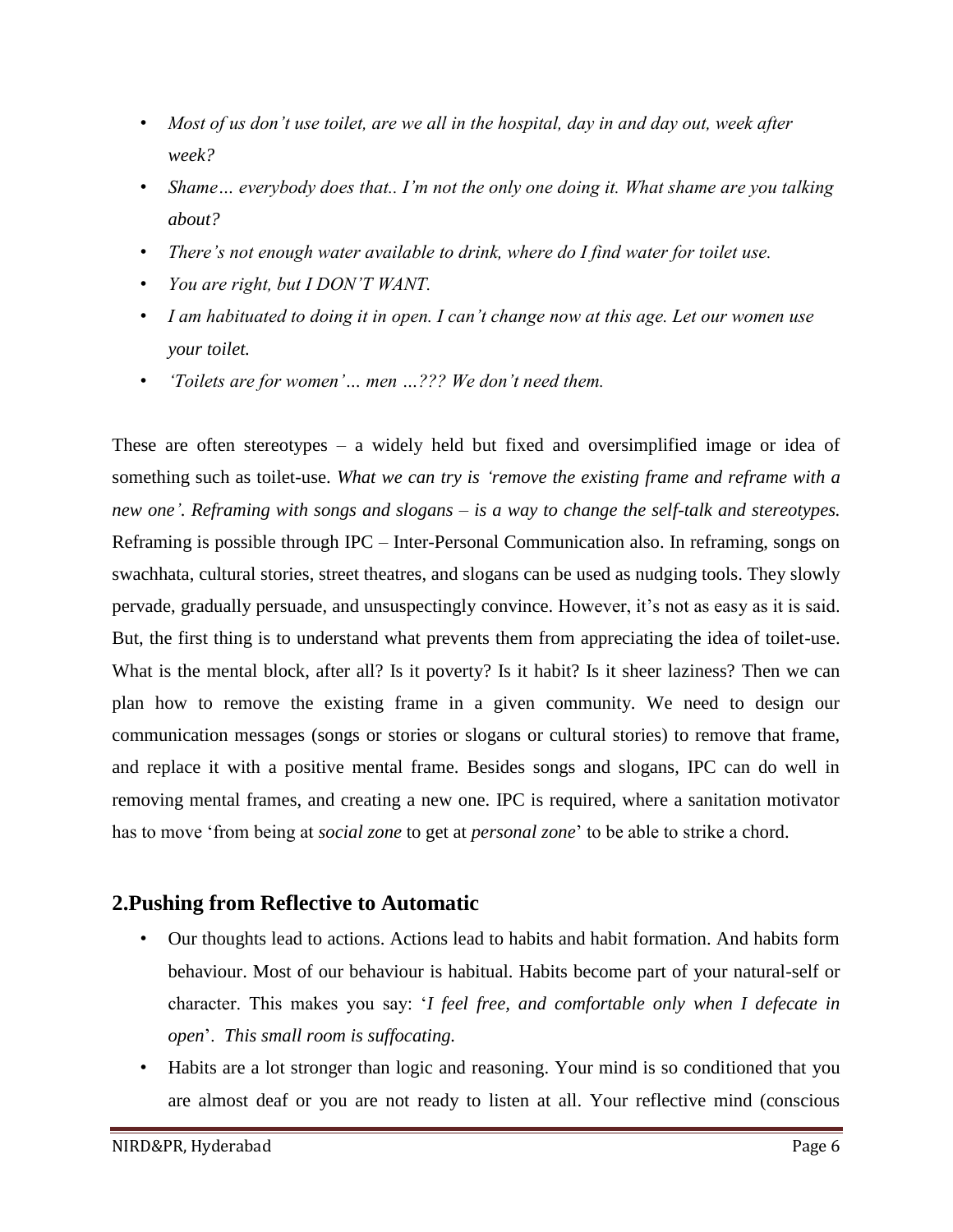mind) may, for a moment, ask you to consider using a toilet. But, immediately your automatic-self (subconscious mind, which holds a world view for you) brings in a justification why you don't need to change. That which comes from your automated self is faster, and it's a deep-seated ready-reference. It becomes habituated. How to change one's habits? The answer lies in exposing a person long enough to a new habit.

Expose a person long enough so that inclinations become strong enough to move from reflective-self to automatic-self. Thus, behaviour change is not one-time triggering. Making it a habit – enabling to become 'habituated' takes time and continuous monitoring and persuading through a variety of communication channels. Provide him the facility and make sure s/he uses it regularly until the habit sticks to his behavior.

## **3. Mental Availability**

This is about making the message mentally available all over, until it reaches deep down into the sub-conscious mental system. It's about providing visibility and keeping mentally reminding in all possible ways. The visibility and the mental orientation that the logo of SBM-G has rendered all over India can be one good example of this. Wherever we find Mahatma's spectacle, it tells us about swachhata. No words required. Similarly, many state governments have attempted providing visibility e.g. Government of Tamil Nadu's posters on 'Doctor: *chi chi Chellappa*'. Wherever this doctor's poster is seen with '*chi chi chellappa'*, it fills in your mind that defecating in open disgusting, and highly undesirable in the opinion of doctors.

## 4.**Reason Vs Emotion**

That open defecation causes several different diseases is well-known. People have heard about it over and over again – over a million times. They have heard it so repeatedly that such pieces of information do not make sense to them. Most probably, they shall believe if someone defecated in open in the morning, and so s/he had to be admitted in the hospital the same evening - due to cholera or jaundice. It is as if those who smoke a cigarette in the morning be diagnosed with severe symptoms of cancer the same evening. Then people will believe your reasoning. Instantaneity - 'looking for instant results is the order of the day'. This explains why 'our scientific reasoning and pure logic' does not convince them.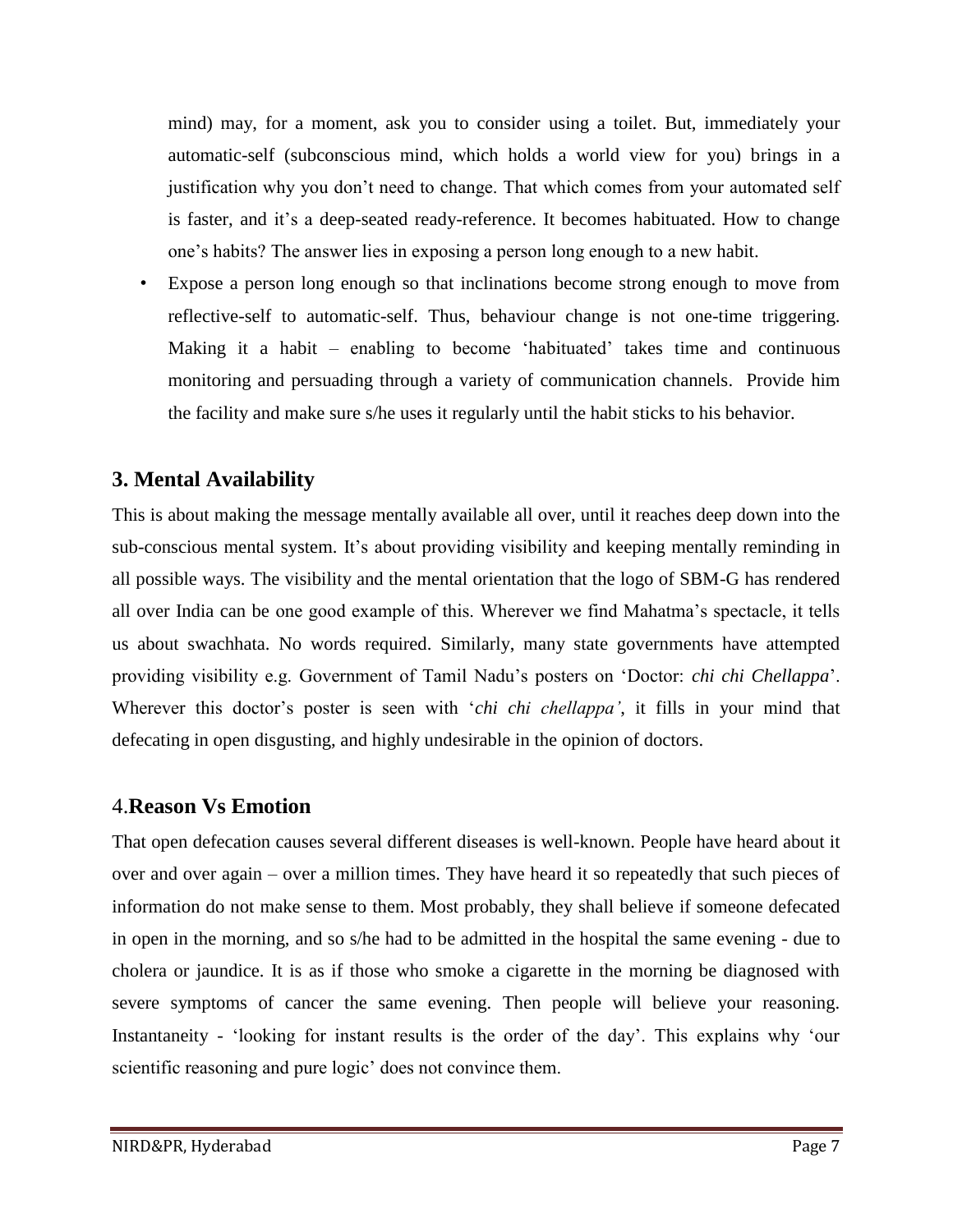Although your reasons are backed with scientific facts, and your arguments are quite logical, your message falls flat. People, perhaps, hear it like a gramophone record stuck in a scratched groove, playing the same tired refrain over and over again. So, the way to get the record unstuck is to give the needle a nudge or pick it up and put in somewhere else. One good way of doing this is 'Stop talking to the head, and start talking to the heart', meaning stop reasoning out; instead, start striking at the 'emotional side of a person'. When it comes to sanitation, it is more about shaming. Exposure is the essence of shaming, and a feeling of exposure is also one of shame's (the emotion) most distinct ingredients and intimately links shame to self-image, self-respect and reputation. This is what CLTS and CAS successfully used. For instance, it's like giving a medicine to a patient with a condition: '*Never think about the black monkey when you open this medicine bottle. If you did, the medicine will not work*'. Every time the patient thought about taking that medicine, the black money comes in his mind's eye. In CAS, you introduce 'shit' and detail it out - in how many different ways shit reaches your mouth, because of open defecation. Then conclude saying: *It's your village, your shit. I am no one to advice you not to eat your own or your neighbour's shit*. This message makes every time a rural person sits in front of food, s/he feels disgusting for s/he gets reminded about the shit story – the idea of knowingly ingesting shit.

## **5.Ask 'One Influential Question'**

A question – so well-known to them – but nobody ever put it so profoundly that it makes them thoughtful and deeply reflective. One ingredient of such question is that it must re-introduce some values they already know, and believe in - by tricking them. So, do not lecture. Ask them a question – definitely not in a challenging tone. Your question should sound simple but reveal a profound point. Communicating is not akin to verbal boxing, where you should win the community groups. You need not rollout your arguments one after the other aggressively – often we do it out of impatience. Remember 'The superior fighter succeeds without violence'. This is intelligent non-aggressiveness.

Don't tell them or teach them. Just ask one influential question, such as this one a Sanitation Professional asked a village woman. A village woman, whose husband is a labourer in one of the gulf countries, said: '*Let my husband come during his next vacation. Then he will decide about constructing a toilet*'. The Sanitation Professional asked her one influential question: *Would your*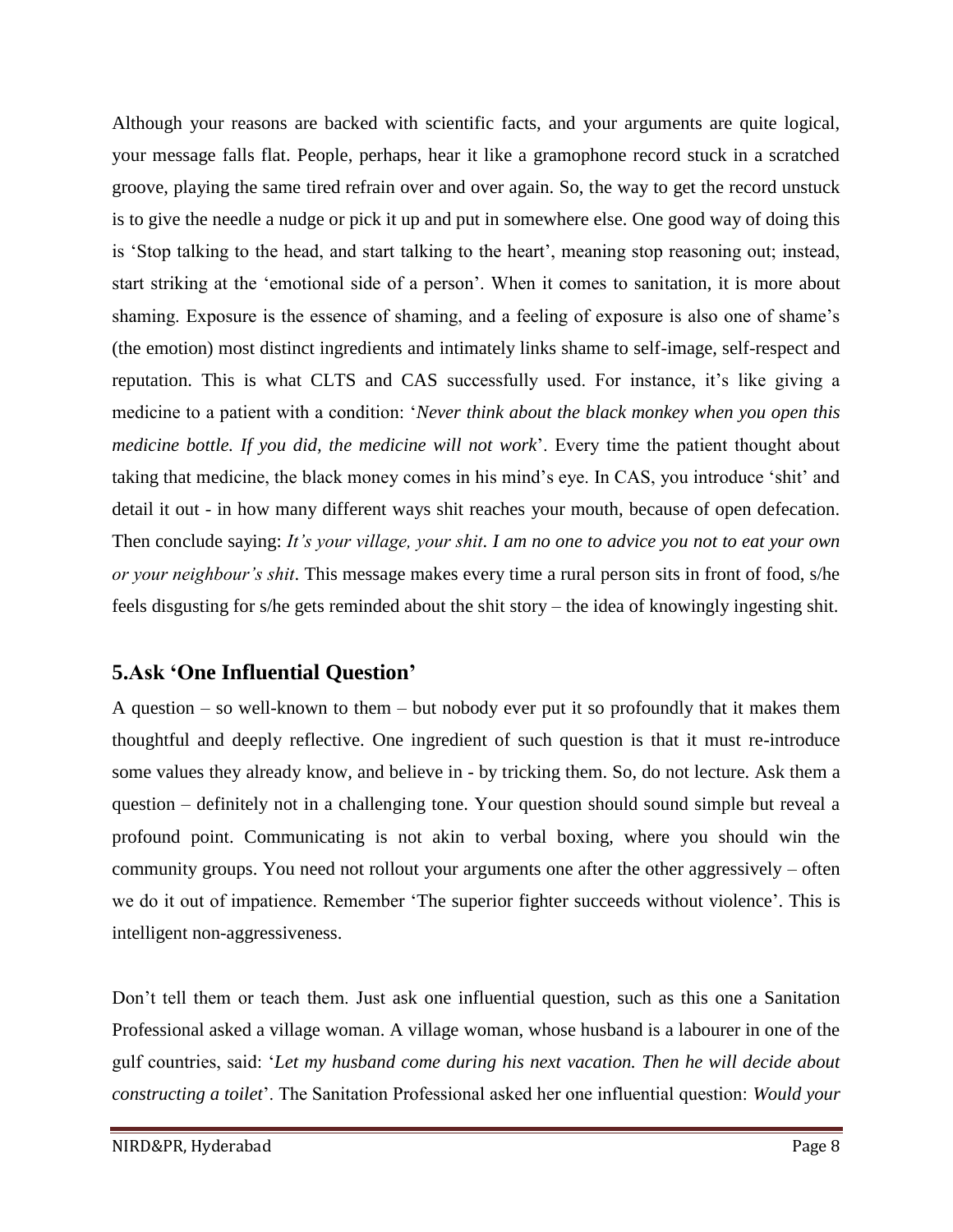*husband – on his return from foreign country - feel immensely pleased if you tell him that you were showing your rear (seat) to whoever passed by, doing it in the open? Wouldn't your husband feel happy if you tell him that in his absence you decided to construct a toilet because you did not venture out to doing open defecation – behind the bush and late in the evenings?* This question can be profoundly influential. It has an emotional touch. It has certain values obviously every woman recognises. It has an element of shame. It exposes the reputation of herself, and her husband. She will have no response. She can only become deeply reflective.

## 6.**Creating Social Norms**

Norms are established standards of social behaviour which individuals in a group are expected to follow. They are simply rules of conduct that prescribe how one should behave so that the society approves of it. What the society approves / disapproves, and considers important.

Social norms have been recognized to influence open defecation. Social norms are the rules that govern how individuals in a group or society behave. Any behaviour outside these norms is considered strange or uncharacteristic to those belonging to that community / clan. Put simply: *If everyone is doing it, then why can't I? Conversely, if no one is doing it, can I?* (Jacqueline Devine, 2009). There are several ways of giving shape to such social control mechanisms. Creating new social norms to operate in favour of sanitation and cleanliness can be one good way of breaking the resistance to change. There are several illustrations, from the experiences of practitioners, to prove the power of social norms. We shall refer to some of them in a short while.

A better understanding of the dynamics of social norms, and more particularly of empirical and normative expectations of a community, would greatly enhance the process of understanding how to sustain the normative expectations of a society. Some people identify social norms with observable, recurrent patterns of behaviour (such as OD). But, norms cannot be identified with observable behaviour alone as social norms also express social approval or disapproval of such behaviours. *Norms are conditional. You have to comply with it.* Social norms tell us how we should behave or how the society expects us to behave. The puzzle about Indian society is that it does not expect anyone to do it in the open, nor does it disapprove if anyone is found doing it in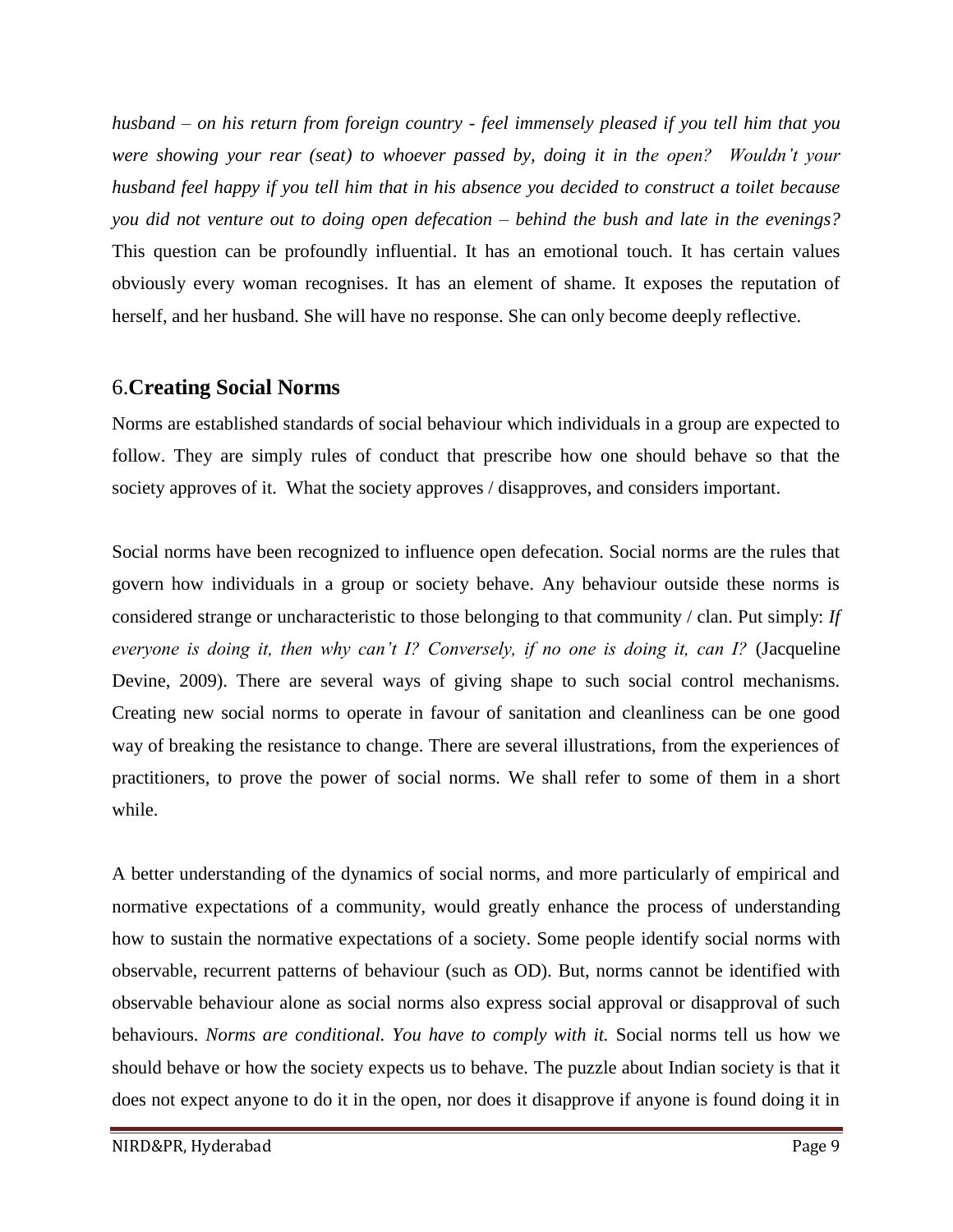the open. In Indian villages, there is no social norm about open defecation practice. What we notice is empirical practice (you can call it empirical norm). So, wherever OD is practised, it is not a social norm. It can be viewed as a traditional practice or it is customary.

Social norms are things that you believe you should do, because you know everyone in your reference network expect you to do it. Do people in your society expect you to go for OD? Do people in your society expect you to use a toilet? No. Neither. Traditionally people have been doing it in the open, and so they continue to do so. There is no social expectation about it. The need of the hour is creating a social expectation that everyone should use toilet. This is creating a new social norm. Creating a new social norm involves creating a new expectation. For instance, I ask for your mobile number without asking you in the first place if you have a mobile phone, at all. The reason is that everyone in your reference network has a mobile phone. If you don't have a mobile phone you are looked at as a strange person.

Similarly, how to make universal toilet use in rural India, a social norm? If anyone is going out, s/he must be viewed like a deviant, violating a general social norm. Social norms can be enforced formally (e.g. through sanctions in Gram Sabha meetings / Community Associations), or informally (e.g. through body language and non-verbal cues). That which starts as an enforced norm, shall slowly become a social norm, like 'you tend to keep silence in a library' – no matter there is or not, a signage asking you to keep silence. The following are some of the social norms introduced in some ODF villages.

- Whistle when you find someone is going for OD (creating a social **disapproval**)
- *Vanarsena* teasing and disturbing those who practice OD (creating a social **disapproval**)
- Garland people when they come from OD. **Disapproval**
- Walk of Pride with people who have/use toilet. (Creating a **social recognition and approval** that toilet use is the social norm/ social expectation)

How to revise and rewrite the undesirable social norms? A community may adopt norms through a variety of ways. A Panchayat can withhold or deliver services in response to members' adherence to the officially approved norms, and operant conditioning. This is explicitly outlining and enforcing behavioural expectations for social good. Once firmly established, a norm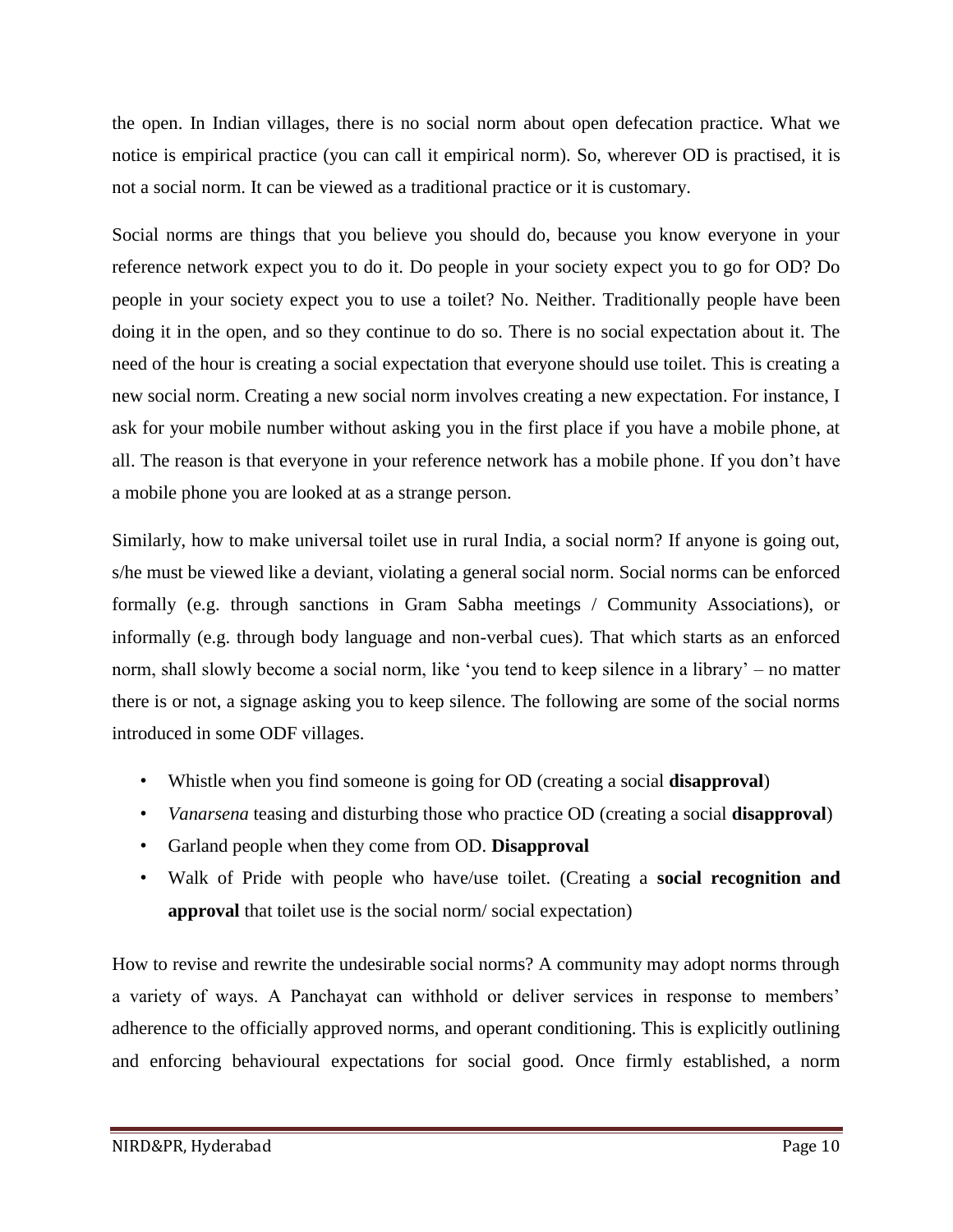becomes part of the community's operational structure. Changing the behaviour of individuals and communities in favour of a sanitation culture, and making it part of a larger social norm.

*'If I defecate in open or behind a bush, my society looks down upon me as being uncivilized'.'I must own and use and toilet - that's the social norm here'.* Let's install new habits, new norms universal toilet use in India as a social norm.

#### **Box – 5.3: When will behaviour change rapidly?**

Behaviour will change occur more rapidly if using a toilet is perceived as being better than previous options (relative advantage) and consistent with the existing values, experiences and needs of potential adopters (compatibility), if they are easy to understand (complexity), testable via limited trials (trialability) and their results are visible (observability). Different information exchange relationships (communication channels) have specific impacts. We need to highlight the different roles 'mass media (IEC)' and 'interpersonal' channels (IPC-BCC) can play to enhance the rapidity of adoption to toilet use. IEC can be useful for creating awareness amongst potential adopters. BCC and IPC can really take it to the next level by being effective in terms of persuading actual adoption (practically). Thus, close interpersonal communications play a key role.

*Source (adapted from): Everett M Rogers, (1983). Diffusion of Innovations, The Free Press, London.* 

## **Five things to remember in order to achieve Behaviour Change** (Pavarala, 2014)

- 1. It is not only about the factual issue, but also about the stakeholders' PERCEPTIONS on the issue;
- 2. It is not as much about WHAT is happening, but rather WHY it is happening (key role of research in every step of the process is required)
- 3. Process observation and interaction with adopters, on-lookers, and non-adopters should be held constantly.
- 4. There must be periodical internal discussion taking place amongst the health educators on the mental blocks they identified in the community, and how they are trying to make a break through etc.
- 5. People as dynamic actors, should be made to actively participate in the process of social change rather than people perceived as passive receivers of information.

#### **Narrative Patterns that Work**

To achieve development goals, communicators have to use a variety of narrative patterns for different aims. It can include story telling too. They can be summarized as below.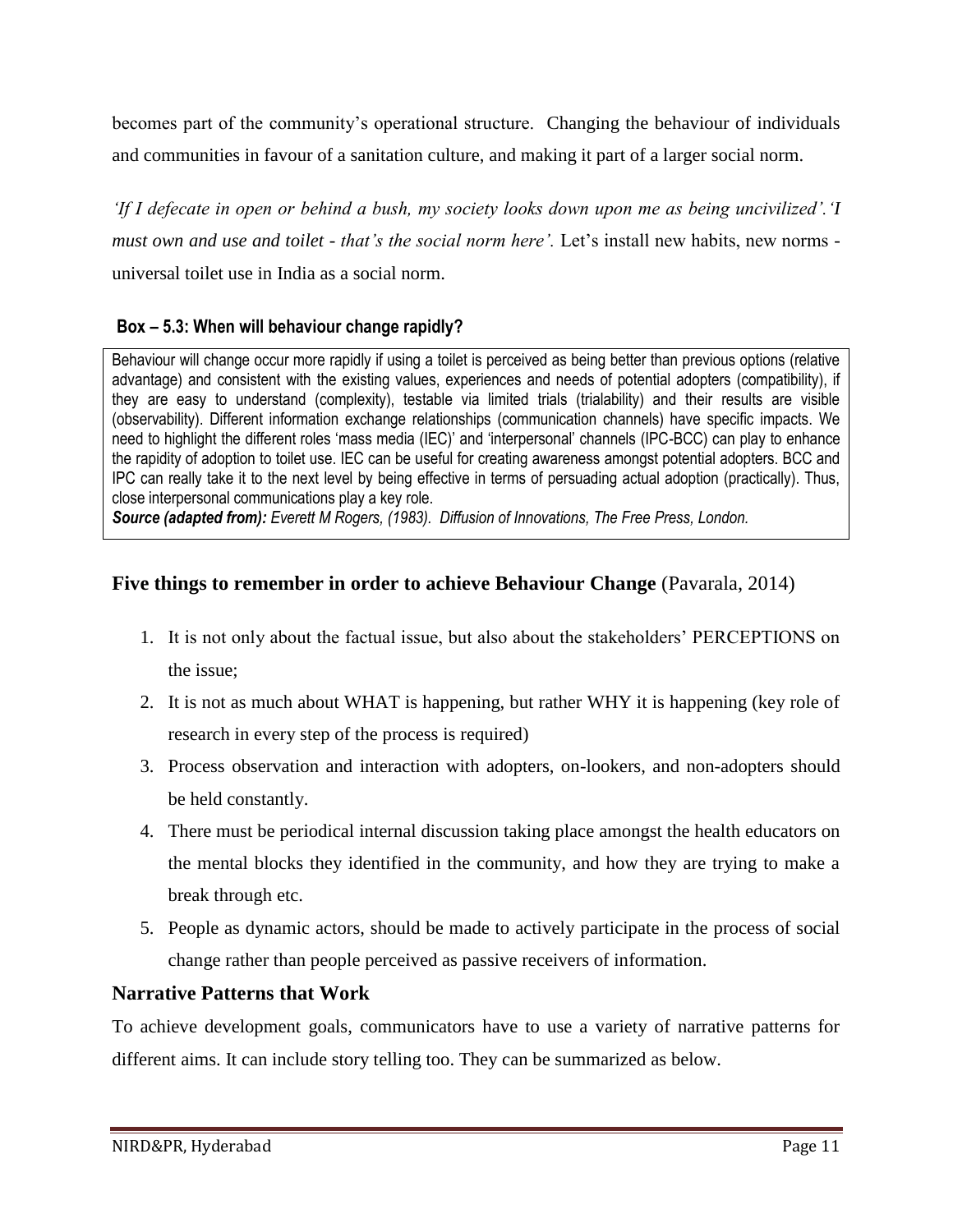| <b>Box - 5.4: Narrative Patterns for Different Aims</b> |                                                                                                                                                                |                                                                                                                                                                                                           |                                                                                                  |  |  |  |  |  |
|---------------------------------------------------------|----------------------------------------------------------------------------------------------------------------------------------------------------------------|-----------------------------------------------------------------------------------------------------------------------------------------------------------------------------------------------------------|--------------------------------------------------------------------------------------------------|--|--|--|--|--|
| If your objective is:                                   | You will need a<br>story that:                                                                                                                                 | In telling it, you will<br>need to:                                                                                                                                                                       | Your story will<br>inspire such<br>responses as:                                                 |  |  |  |  |  |
| Sparking action                                         | Describe<br>how<br>a<br>change<br>successful<br>was implemented in<br>the past, but allows<br>listeners to imagine<br>how it might work in<br>their situation. | Avoid excessive detail<br>that<br>will<br>the<br>take<br>participant<br>groups'<br>minds off<br>its<br>own<br>challenge.                                                                                  | "Just imagine"<br>"What if"                                                                      |  |  |  |  |  |
| <b>Transmitting Values</b>                              | Feels familiar to the<br>participant<br>groups<br>and<br>will<br>prompt<br>discussion about the<br>issues raised by the<br>value<br>being<br>promoted.         | Use<br>believable<br>real-life)<br>(possibly<br>characters<br>and<br>situations,<br>and<br>never<br>forget that the<br>story<br>must be consistent with<br>your own actions.                              | "That's so right!<br>"Why don't we<br>do<br>that all the time?"                                  |  |  |  |  |  |
| Fostering<br>Collaboration                              | Movingly recounts a<br>situation that listeners<br>have also experienced<br>prompts<br>and<br>that<br>them to share their<br>own stories about the<br>topic.   | Ensure that a set agenda<br>doesn't<br>squelch<br>this<br>swapping of stories –<br>and that you have an<br>action plan ready to tap<br>the energy unleashed by<br>this<br>narrative<br>chain<br>reaction. | "That reminds me of<br>the time that I"<br>"Hey, I've got a story<br>like that".                 |  |  |  |  |  |
| Taming the rumours<br>/grapevine                        | Highlights,<br>often<br>through the use of<br>gentle humour that<br>reveals it to be untrue<br>or unlikely.                                                    | Avoid the temptation to<br>be mean-spirited, and<br>be sure that the rumour<br>is indeed false.                                                                                                           | "No kidding!"<br>" $\Gamma$ d<br>never<br>thought<br>about<br>it<br>like<br>that<br>before"      |  |  |  |  |  |
| Sharing knowledge                                       | Focuses on mistakes<br>made and shows in<br>some detail how they<br>were corrected, with<br>explanation of<br>an<br>why<br>the solution<br>worked.             | Solicit alternative - and<br>possibly<br>better<br>solutions.                                                                                                                                             | "There<br>for<br>but<br>the<br>grace of God"<br>"Wow! We'd better<br>watch that from now<br>on". |  |  |  |  |  |
| Leading people into<br>the future                       | Evokes the future you<br>create<br>want<br>to<br>without<br>providing<br>excessive detail that<br>will only turn out to<br>be wrong.                           | Be sure of your story-<br>skills.<br>telling<br>(Otherwise, use a story<br>in which the past can<br>serve as springboard to<br>the future.)                                                               | "When do we start?"<br>"let's do it".                                                            |  |  |  |  |  |

**Source:** Jay A. Conger, 2013. On communication: The necessary art of persuasion, Harvard Business review's 10 Must Reads, HBR Press, Boston.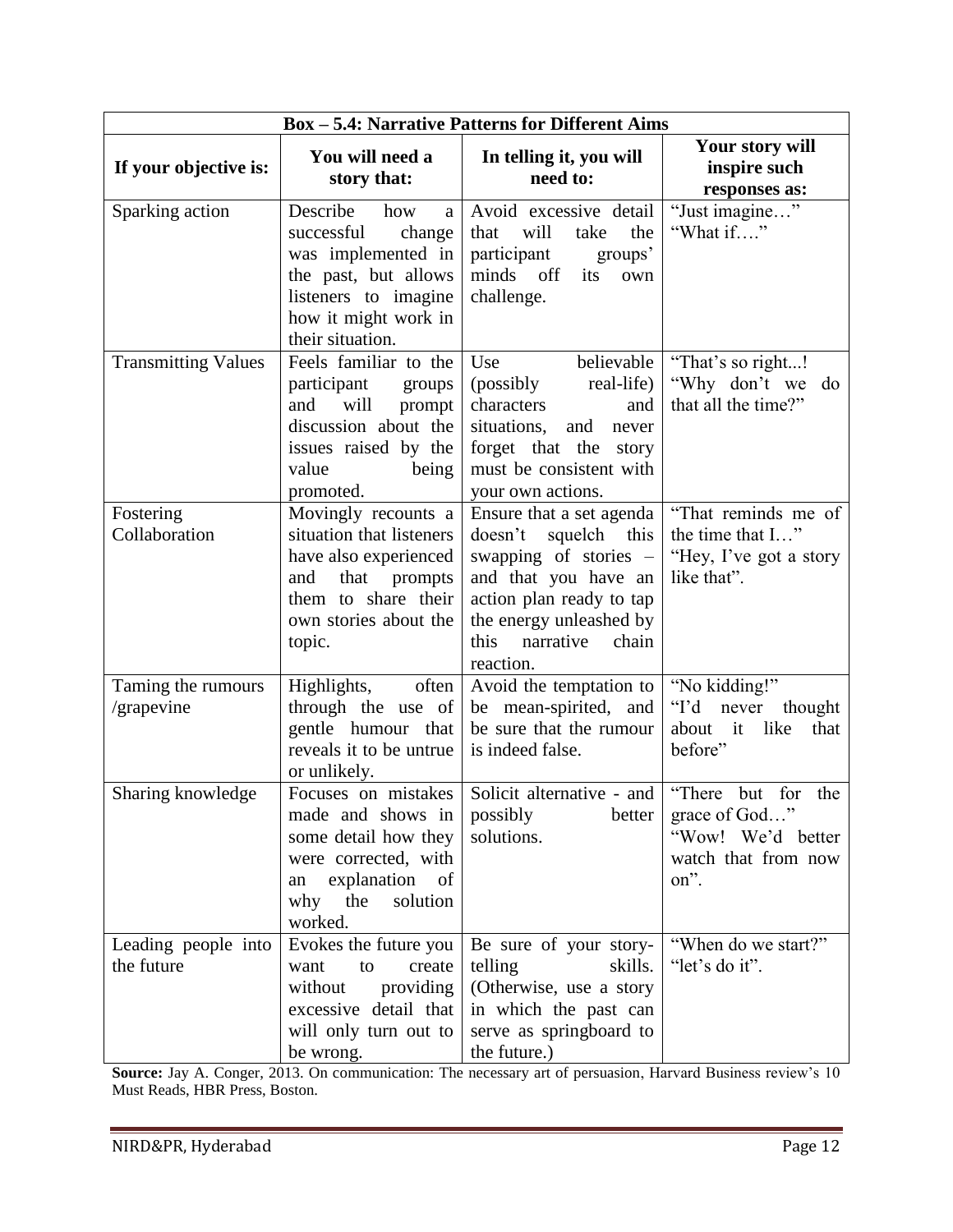#### **Principles of BCC**

- 1. Use grounded-research, not assumptions to drive your programme / programme strategies. (This helps provide clarity on the social context).
- 2. Segment the target population & focus
- 3. Use behavior theories and models to guide decisions
- 4. Involve partners and communities throughout
- 5. Beware what can be achieved through BCC and what cannot be achieved through BCC
- 6. Do self-critical monitoring of process adopted and the outcome.

#### **How do we construct messages?**

- Can we target beliefs or behaviours?
- Clearly define behaviour to target
- Identify the belief that leads to this behaviour
- Construct a simple, strong message highlighting benefits of changing behavious.

#### **Looking beyond "big" media to local media**

- Use means and messages that are familiar to the stakeholder group
- Draw from their context—the language and the form of delivery must be "local"
- Think of "entertainment-education"

#### **Using Theatre in Education**

- Collecting stories—draw from everyday lives of people (can use participatory methods)
- Use clearly identifiable roles (not individuals)
- Include:
	- o Humour (if possible)
	- o Conflict
	- o Specificity
	- o Find ways to involve the audience: as actors, or in follow up discussion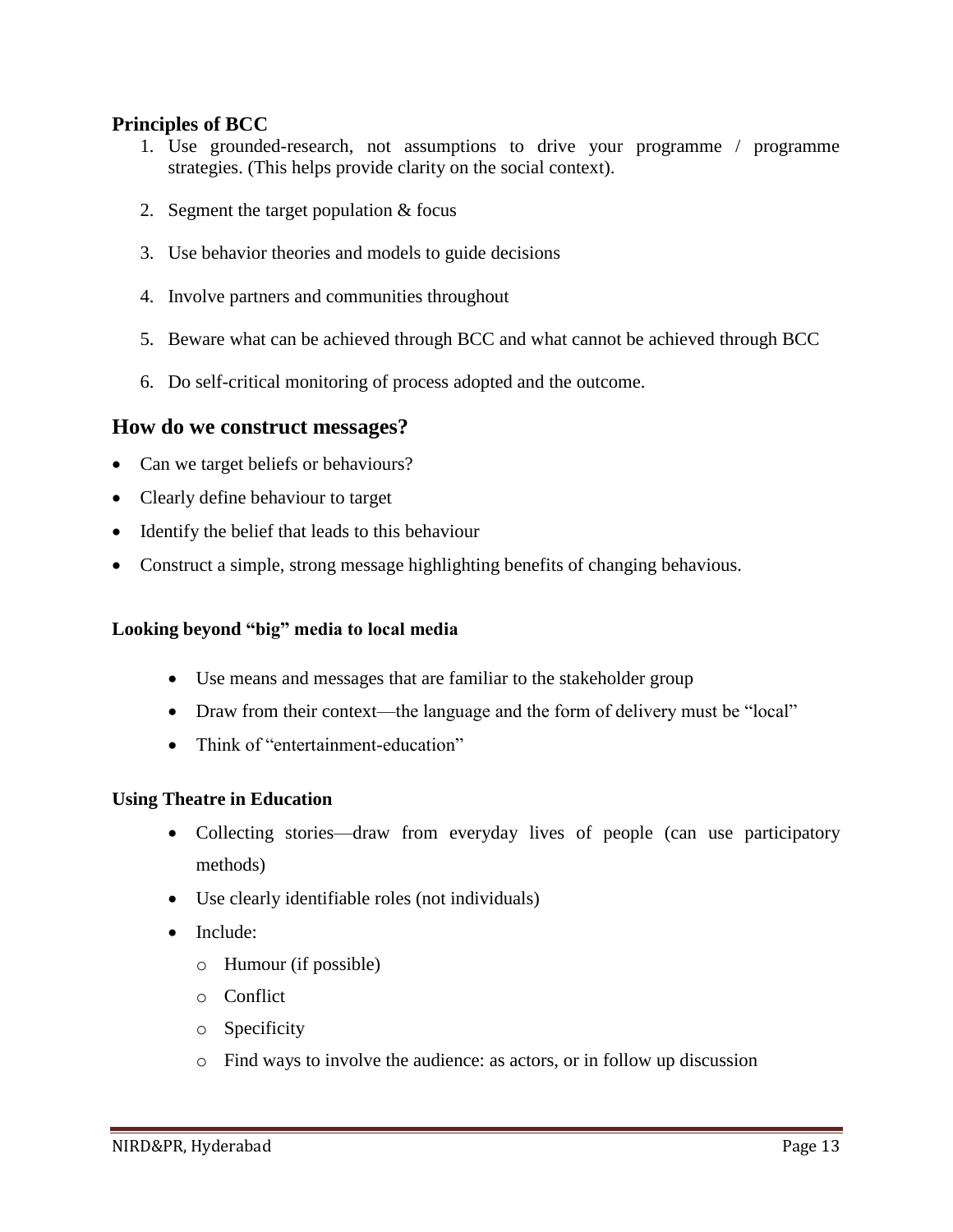The use of the word 'audience' must be avoided in development communication, for it clearly brings in the ideas of *someone lending ears, and passivity*. Instead, try using 'participants' or 'participant groups' or 'stakeholders'. The word stakeholder comes from the word 'stake', which means 'participating and offering support or active holding of something'. Consider this example: *you can put up a tent, only if the stakes are properly grounded and strong enough*. Your message must be grounded, and locally supported with evidence to be able make an impact.

#### **What do we do with the laggards –the damp match sticks?**

We persuade and convince people to change behaviours. We also put to use social control mechanisms to influence those who do not pay heed or listen to patient explanations. It's possible some people choose to ignore even the changing social norms in their own village. They remain unconcerned / undisturbed. The GP can resolve to take strict action against such families to the extent of refusing all service delivery - drinking water, ration commodities etc. Is this not being 'coercive' – one may ask. No. This is only speaking in the language they understand. You are only a BCC specialist. You are no psychiatrist to cure psychiatric illness of people.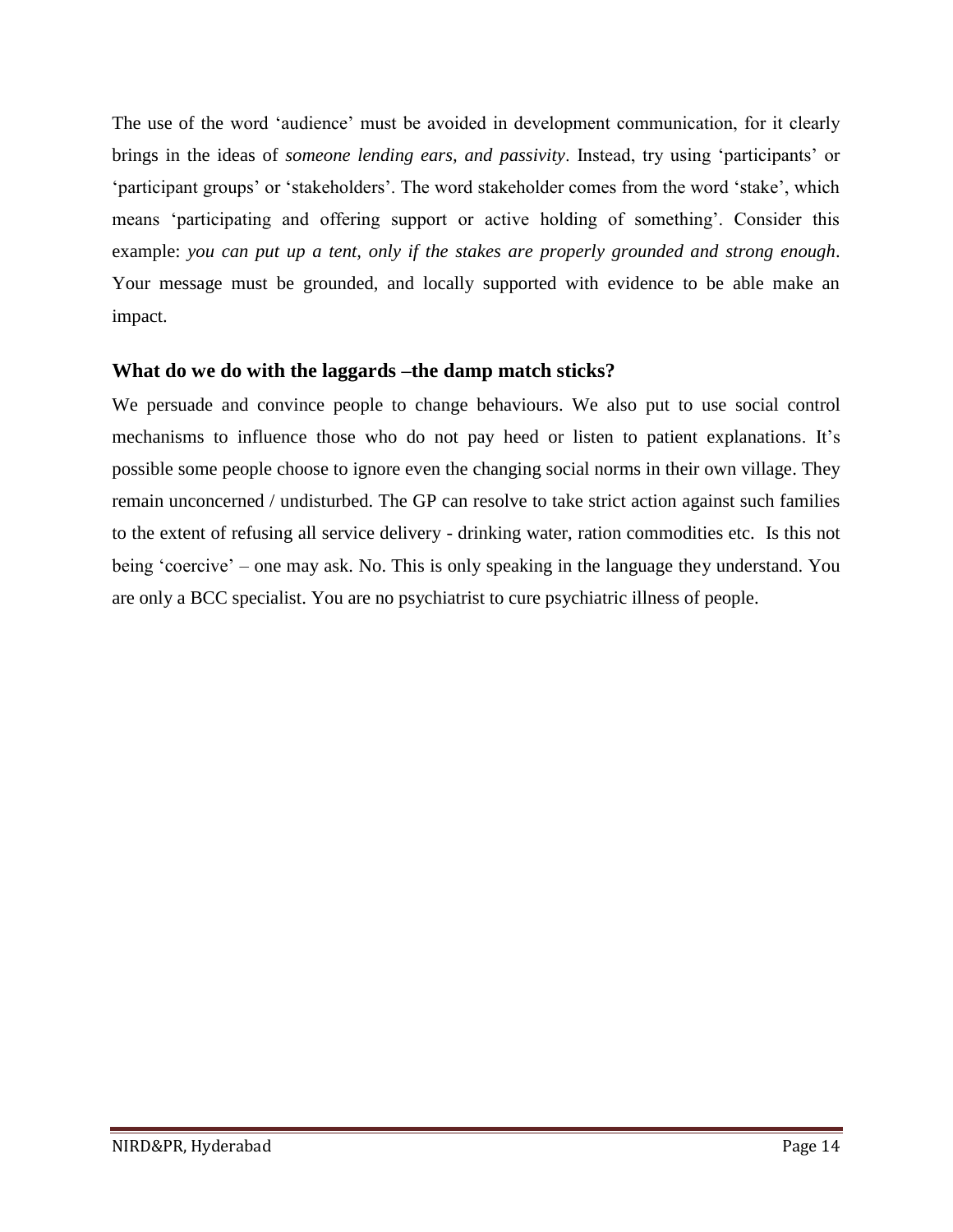# **Toilet Maintenance and Cleanliness**

## **Toilet Cleanliness**

Toilet is a perfect place for germs and bacteria to breed, if it is not kept clean. A wide range of transmissible pathogens like bacteria (e.g e-coli, and salmonella) as well as viruses (e.g. rotavirus and hepatitis A and E) can spread through poorly maintained toilets. Bacteria and viruses can be found not only in toilet bowl, but also in the floor around. Bacteria in the toilet absorb organic waste and releases gases which is the reason why we get a foul smell in the toilets. Hence toilet hygiene is very important. This applies to all types of toilets:

- Individual Household Latrines
- Share Toilets
- Community Toilets
- School and *Anganwadi* Toilets

## **Cleaning the Twin-pit Toilets**

- Wet the toilet pan with half mug of water. This will help easy flushing after use.
- Toilets must be cleaned after every use, and every day. For cleaning the toilet pan and the floor area, a pinch of detergent (soap) power may be used.
- It is recommended not to use chemicals such as phenol or acid in cleaning the twin-pit toilets. Acidic liquids tend to kill the microbes in the soil that otherwise help digest the harmful bacteria in the faecal matter. It prevents faecal matter from becoming compost.
- Over-use of water for cleaning can cause the pit gets filled sooner than planned. Therefore, it is advised to use water judiciously.
- Children must be toilet trained. Child faeces must be disposed of in the toilet pan, and flushed.
- Solid waste (used sanitary napkins, diapers, kitchen waste, sweepings etc.) should not be thrown into the toilet pan, as this would cause clogging of the pour-flush pan.
- Remember to clean the toilet brush which can spread bacteria if not cleaned after every use. Wash toilet brush with disinfecting detergents. Toilet brush should be changed at least once in every six months.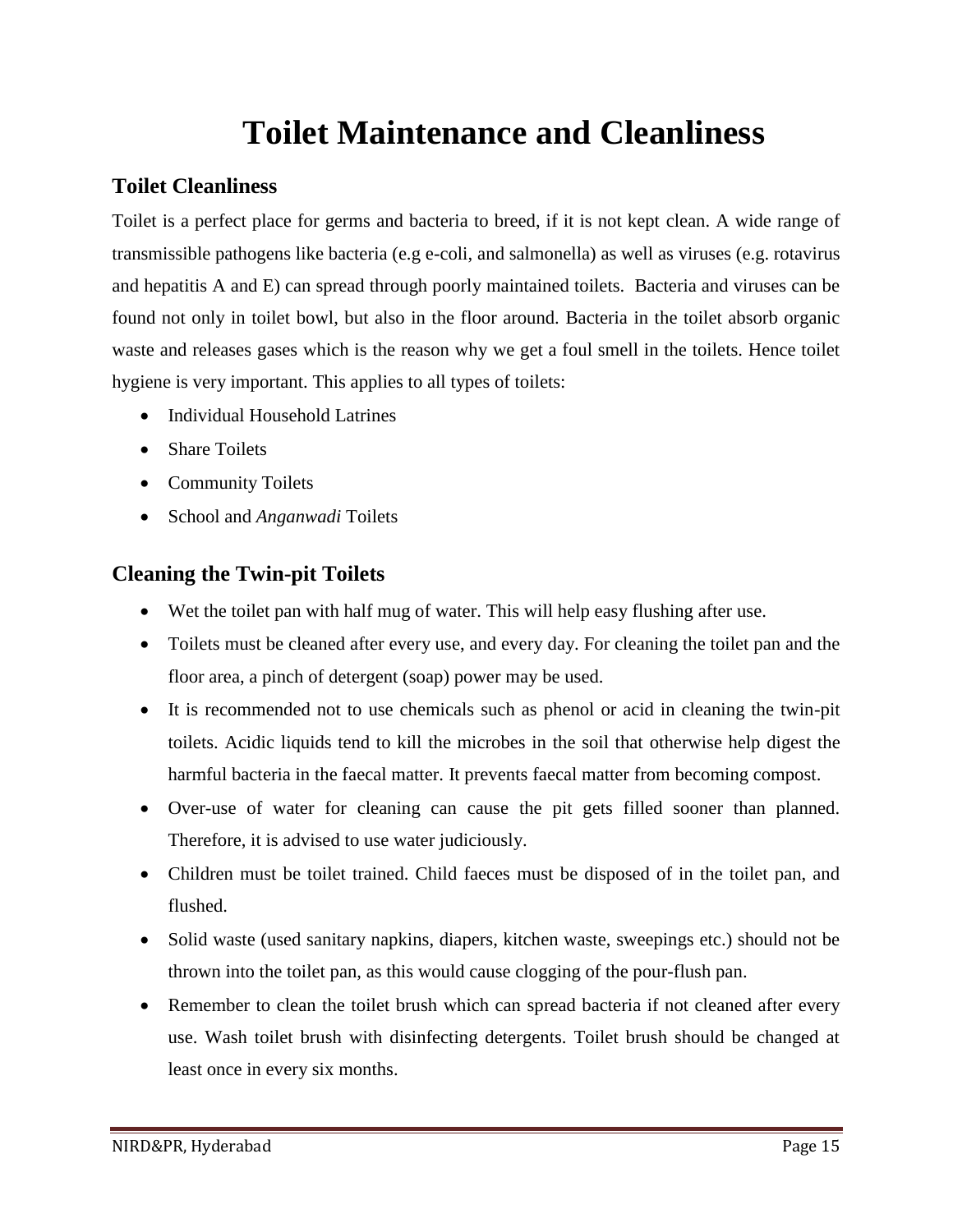- Toilet must be kept open for ventilation and for the sun light to enter at least for one or two hours daily – especially after cleaning the toilet. Sunlight is an excellent disinfectant. Mop the floor, and allow it to dry.
- Wash your hands thoroughly with soap every time you come in contact with toilet.

The tips provided above for cleaning of toilets, are applicable to all types of toilets.

## **Maintenance of Shared Toilets / School Toilets**

Community toilets / shared toilets and toilets in schools as well as in the marketplaces / bus stands are constructed to the requirements of users. However, often, there is no proper arrangement for regular cleaning of such toilets. This is more so, when it comes to public/ community toilets. Schools without proper compound walls, often, face the problem of locals messing up the toilets. To prevent school toilets (and shared toilets) from being messed up by local miscreants, compound walls are necessary. As far as shared toilets are concerned, users on rotation-basis can clean the toilets they all share and use or they must put in place a system that is acceptable to all of them. However, for public toilets and community toilets pay-and-use arrangements work the best. The point is public toilets and community toilets must generate its own income to be able to maintain it clean. Contracting it out seems to be the best option. Where these types of toilets are let open to public use for free, the chance of their falling to disuse is very high. Institutions such as Sub-Health Centres / Primary Health Centres, Panchayat Office, and *Anganwadis* must employ sanitation workers to keep clean.

## **Hand-washing Practice**

Hand-washing with soap at critical (key) times has proved to be effective and highly cost effective means of reducing the incidence of diarrhoea, and other infectious diseases. Handwashing is important especially 'after using a toilet, and before touching food'. The impact of washing hands with soap has wider implications, as hands are vectors that can transport disease agents from humans to humans, directly and indirectly. Furthermore, hand-washing habit contributes to maintaining health, hygiene, and safety. Unfortunately, the global rates of handwashing with soap, however, are very low particularly among the poor, who also face the greatest threat from infectious diseases. Thus, there is a need for hand-washing stations, and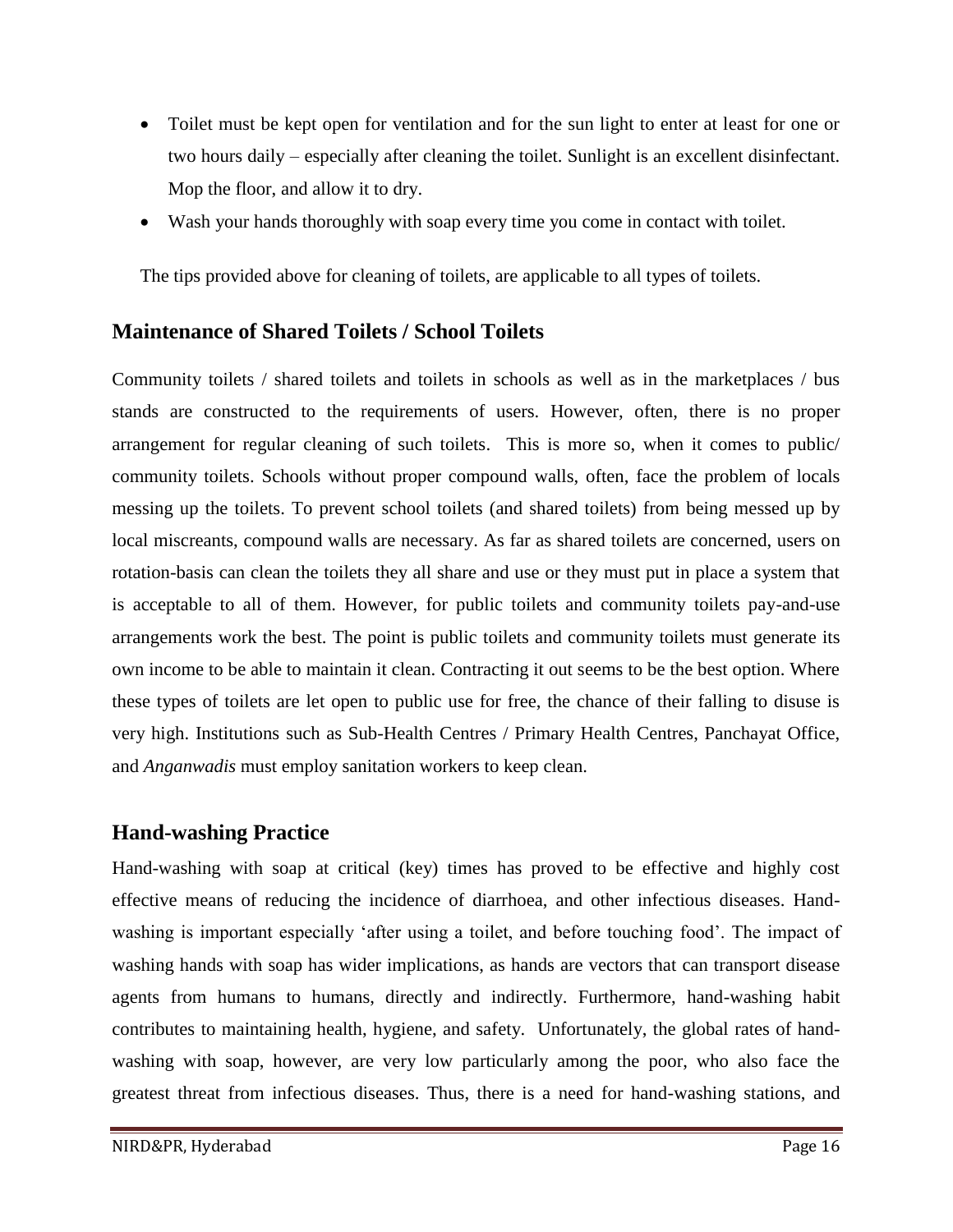wash-basins close to the toilets. Soap and running water must be made available - be it individual household toilets, or school toilets or toilets in institutions.

## **Demo: Hand-washing**

People generally think washing hands with water after using toilet shall help them keep their hands clean. Unfortunately it is not so. You can demonstrate it through some fun-filled exercises. We present below, a demonstration that can help people understand why wash hands with soap after using a toilet.

*Materials Required:* Fifty gram pocket of red chilli powder (*mirchi* powder)

*Activity: Step -1:* Ask one of the community members to volunteer to help you in doing a simple exercise. Let one or two persons come forward.

**Step – 2:** Hand him/her the red chilli powder, and a glass of water. Ask him to mix it like a paste, using his left hand.

**Step – 3:** Once the paste is ready. Give two, three glasses of water and ask him to wash his hand very clean, until he is satisfied that his hands are truly clean. But do not give soap.

**Step – 4:** Ask him to 'rub his left eye' with the hand that he used for mixing the red chilli powder. (The volunteer would start feeling a burning sensation in the eye. Let him talk, now).

**Step – 5:** Ask the community members / participants, why is he feeling the burning sensation despite the fact that he washed his hands with water to his entire satisfaction. Discuss.

**Step – 6:** Give the volunteer soap or hand-wash liquid and ask him to wash hands clean. (You can use this opportunity to practically show how to wash hands clean, with soap)

**Step – 7:** After washing with soap, ask the volunteer to rub his right eye. Let him say if he feels burning sensation in his right eye. He would say: No. Ask the people: why.

**Step – 8:** This is the time to explain that washing hands merely with water after using a toilet shall not help us keep our hands clean. We need to inculcate the habit of washing hands with soap after using a toilet so that there is no trace of faecal matter remaining in the hands.

**A Variant:** A variant of this demo can be done using 'egg' also. Ask the participants to break an egg, and mix it in a bowl using his hands (for making omelette). Ask him to wash his hands clean to his full satisfaction – but only with water. Now, ask him (and others around) to smell the hand he used for mixing the egg. It smells egg. Why? Use this opportunity to explain the